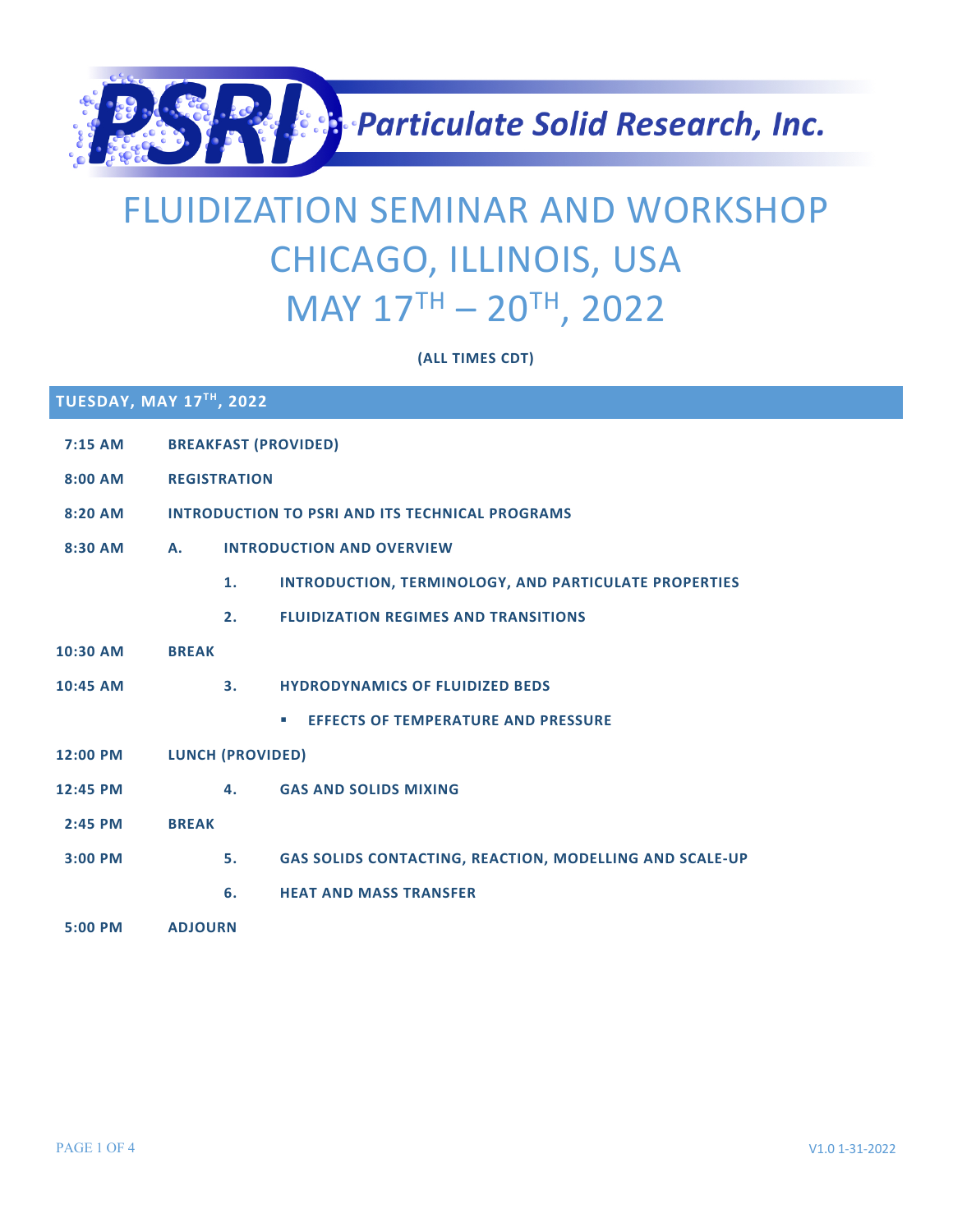## **WEDNESDAY, MAY 18TH, 2022**

| $7:15$ AM | <b>BREAKFAST (PROVIDED)</b> |  |
|-----------|-----------------------------|--|
|-----------|-----------------------------|--|

- **8:00 AM B. OVERVIEW OF INDUSTRIAL APPLICATIONS**
- **9:00 AM C. GRIDS AND PARTICLE ATTRITION**
	- § **INTRODUCTION TO GRIDS (PRESSURE DROP ACROSS GRID)**
	- § **DESIGN OF VARIOUS TYPES OF GRIDS**
		- O **PERFORATED PLATE**
		- O **PIPE/SPARGER**
		- O **EFFECT OF SHROUDS**
	- § **JET PENETRATION**
		- O **EFFECTS OF TEMPERATURE AND PRESSURE**
- **10:00 AM BREAK**
- **10:15 AM C. GRIDS AND PARTICLE ATTRITION (CONTINUED)**
	- § **SOURCES OF ATTRITION**
	- § **PARTICLE ATTRITION AT SUBMERGED JETS**
		- O **GRID DESIGN**
		- O **EFFECTS OF TEMPERATURE AND PRESSURE**
	- § **PARTICLE ATTRITION IN CYCLONES**
- **11:30 AM D. WORKSHOP ON GRID DESIGN**
- **12:00 PM LUNCH AND LEARN WITH CPFD SOFTWARE**
- **1:00 PM CPFD PRESENTATION**
- **2:00 PM E. PARTICLE ENTRAINMENT & ELUTRIATION**
	- § **INTRODUCTION**
	- **E** MECHANISMS OF EJECTION INTO **FREEBOARD**
	- § **SOLID FLUX PROFILE AND TDH**
	- § **ENTRAINMENT CORRELATION FOR BUBBLING & TURBULENT BEDS**
- **2:45 PM BREAK**
- **3:00 PM E. PARTICLE ENTRAINMENT & ELUTRIATION (CONTINUED)**
	- **EFFECTS OF GEOMETRY**
	- § **ENTRAINMENT FROM RISERS**
	- § **EFFECTS OF TEMPERATURE AND PRESSURE**
- **4:30 PM F. WORKSHOP ON ENTRAINMENT**
	- § **FCC/POLYETHYLENE EXAMPLES**
- **5:00 PM ADJOURN**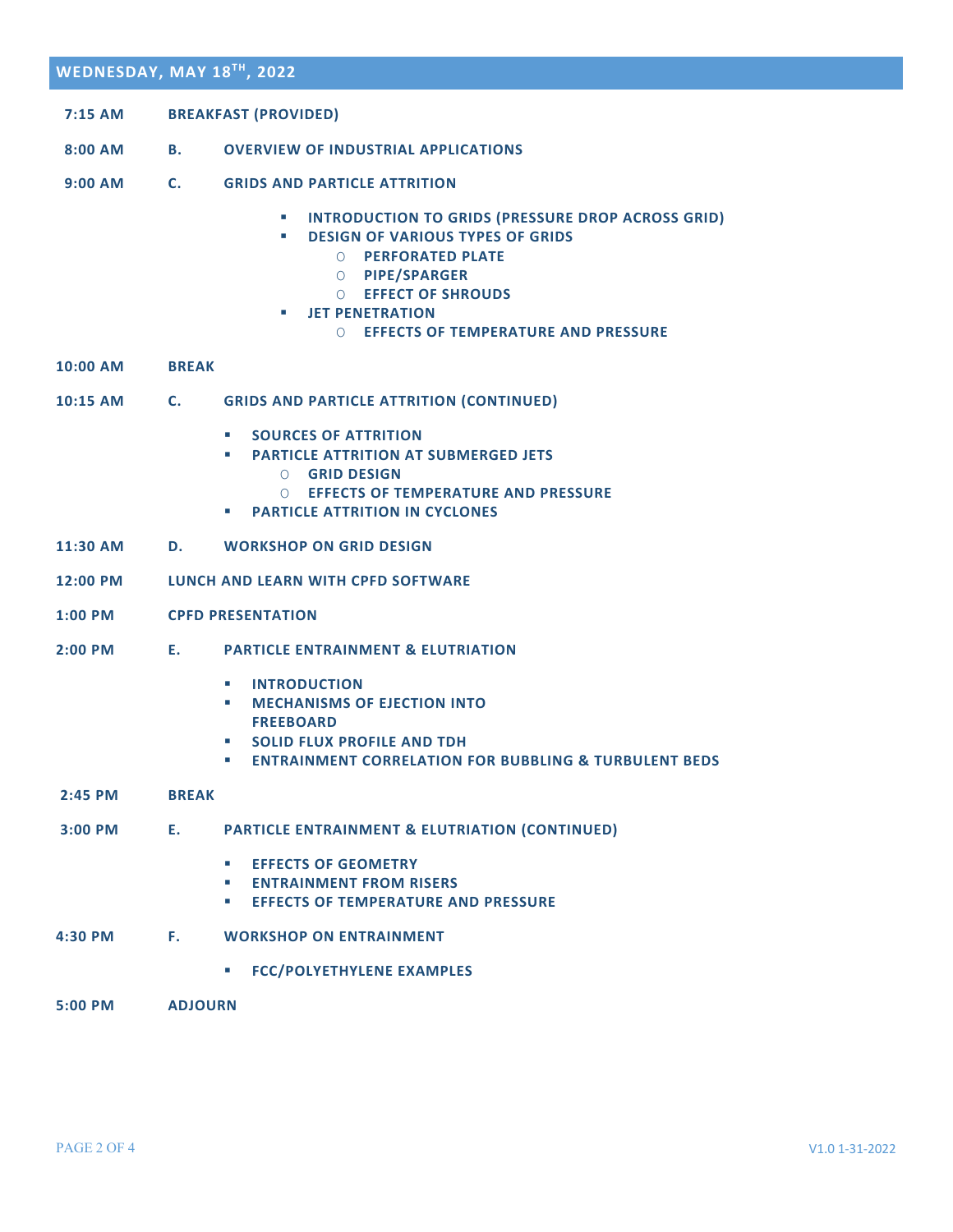## **THURSDAY, MAY 19TH, 2022 7:15 AM BREAKFAST (PROVIDED) 8:00 AM G. CYCLONE DESIGN E** PRINCIPLE OF OPERATION § **NON-UNIFORM CYCLONES** § **DIPLEG PRESSURE BALANCE** § **FLAPPER & TRICKLE VALVES EFFECT OF DIFFERENT CONFIGURATIONS** § **EFFECTS OF TEMPERATURE AND PRESSURE 10:00 AM BREAK 10:15 AM G. CYCLONE DESIGN (CONTINUED)** § **DESIGN PROCEDURE** § **COLLECTION EFFICIENCY 11:15 AM H. WORKSHOP ON CYCLONES** § **CYCLONE DESIGN CALCULATIONS** § **CYCLONE VIDEOS 11:45 AM LUNCH (PROVIDED) 12:30 PM TOUR OF PSRI RESEARCH FACILITIES 2:30 PM I. STANDPIPES E** THEORY OF OPERATION § **TYPES OF STANDPIPES** § **AERATION EFFECTS** § **STANDPIPE CAPACITY** § **ANGLED STANDPIPES** § **STRIPPING** § **NON-MECHANICAL VALVES**

§ **STANDPIPE CALCULATIONS**

## **5:00 PM ADJOURN**